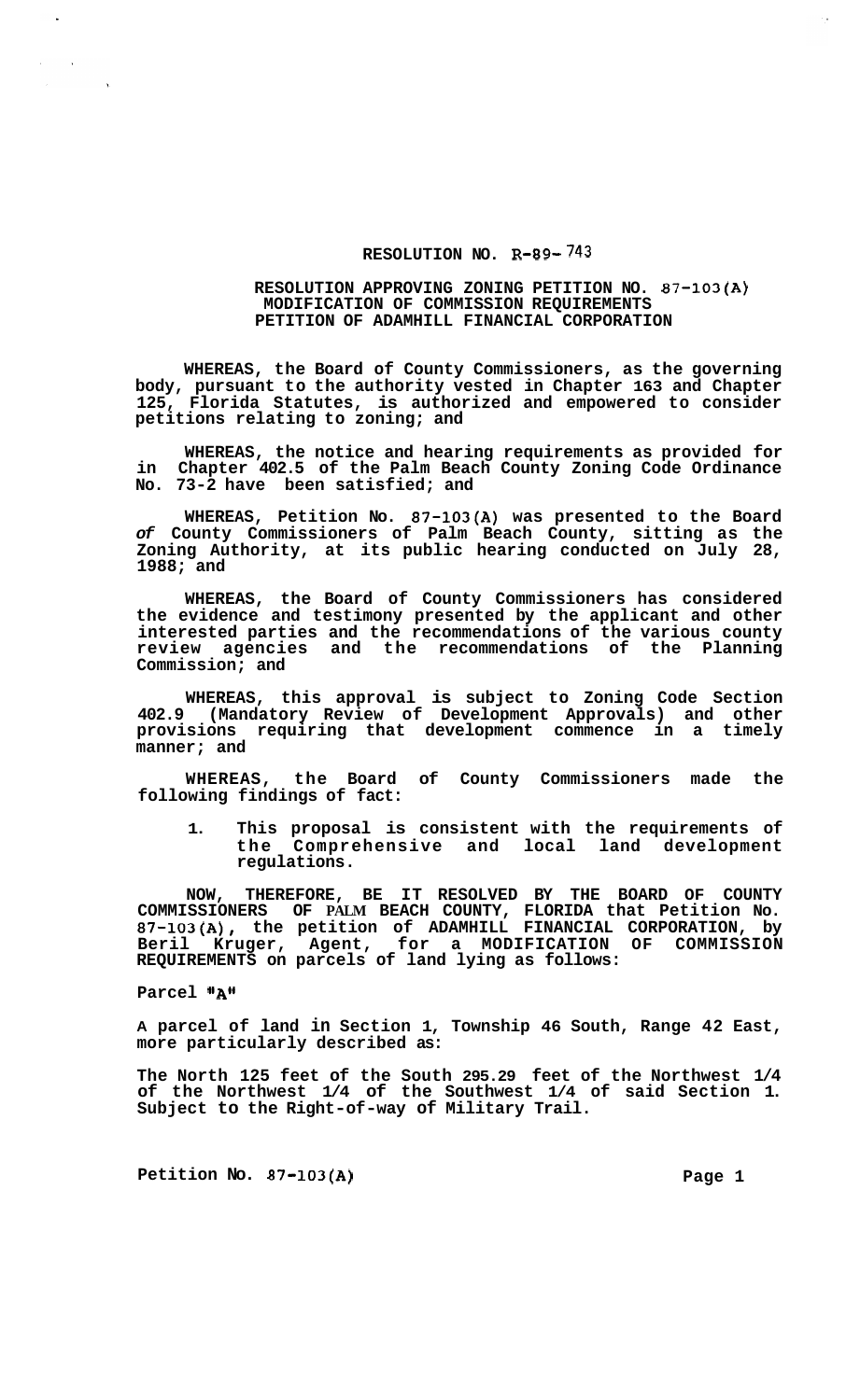## Together with:

## Parcel "B"

 $\mathcal{L}^{\text{max}}_{\text{max}}$  ,  $\mathcal{L}^{\text{max}}_{\text{max}}$ 

A tract of land in the Northwest **1/4** of the Northwest **1/4** of the Southwest **1/4** of Section **1,** Township **46** South, Range **42** East, more particularly described as follows:

From the West **1/4** Section corner of Section **1,** Township **45,**  Range **42** East, run South along the Section line a distance of **80**  feet: thence in an Easterly direction with an angle of **92** degrees **28'** measured from North to East, a distance of **40.04** feet to a point in the Easterly Right-of-way line of Military Trail and the Point of Beginning; thence in an Easterly direction along the extension of the preceding course, a distance of **629.15** feet to a steel rod: thence in a Southerly direction with an angle of **92**  degrees **16'** measured from West to South, a distance of **295.96**  feet to a steel rod: thence in a Westerly direction, a distance of **628.15** feet to a point in the Easterly Right-of-way of Military Trail; thence along the East Right-of-way of Military Trail in a Northerly direction **295.28** feet to the Point of Beginning, being located on the east side **of** Military Trail (SR **809),** approximately **.1** mile north **of** Coconut Lane, bounded on the north by Lake Worth Drainage District Canal **L-29,** in a CG-General Commercial Zoning District, was approved as advertised, subject to the following conditions:

- **1.**  The developer shall comply with all precious conditions of approval unless expressly modified herein.
- **2.**  Petitioner shall comply with **all** conditions of previous approvals unless expressly modified herein.
- **3.**  Prior to site plan certification, the petitioner shall submit a site plan to the Zoning Division, showing the<br>proposed well. This plan shall be used for proposed well. This plan shall be used informational purposes only.
- **4.**  Generation and disposal of hazardous effluents into sanitary sewerage system shall be prohibited unless adequate pretreatment facilities approved by the Florida Department of Environmental Regulation (FDER) and Agency responsible for sewage works are constructed and used by project tenants or owners generating such effluents.
- *5.*  The application and engineering plans, calculations, etc. to construct well and/or septic tank must be submitted **to** the Health Department prior to site plan approval (or prior to issuance of Building Permit for straight rezoning) .
- *6.*  Sewer service is available to the property. Therefore, no septic tank shall be permitted **on** the site.

Petition No. **87-103(A)** Page **2**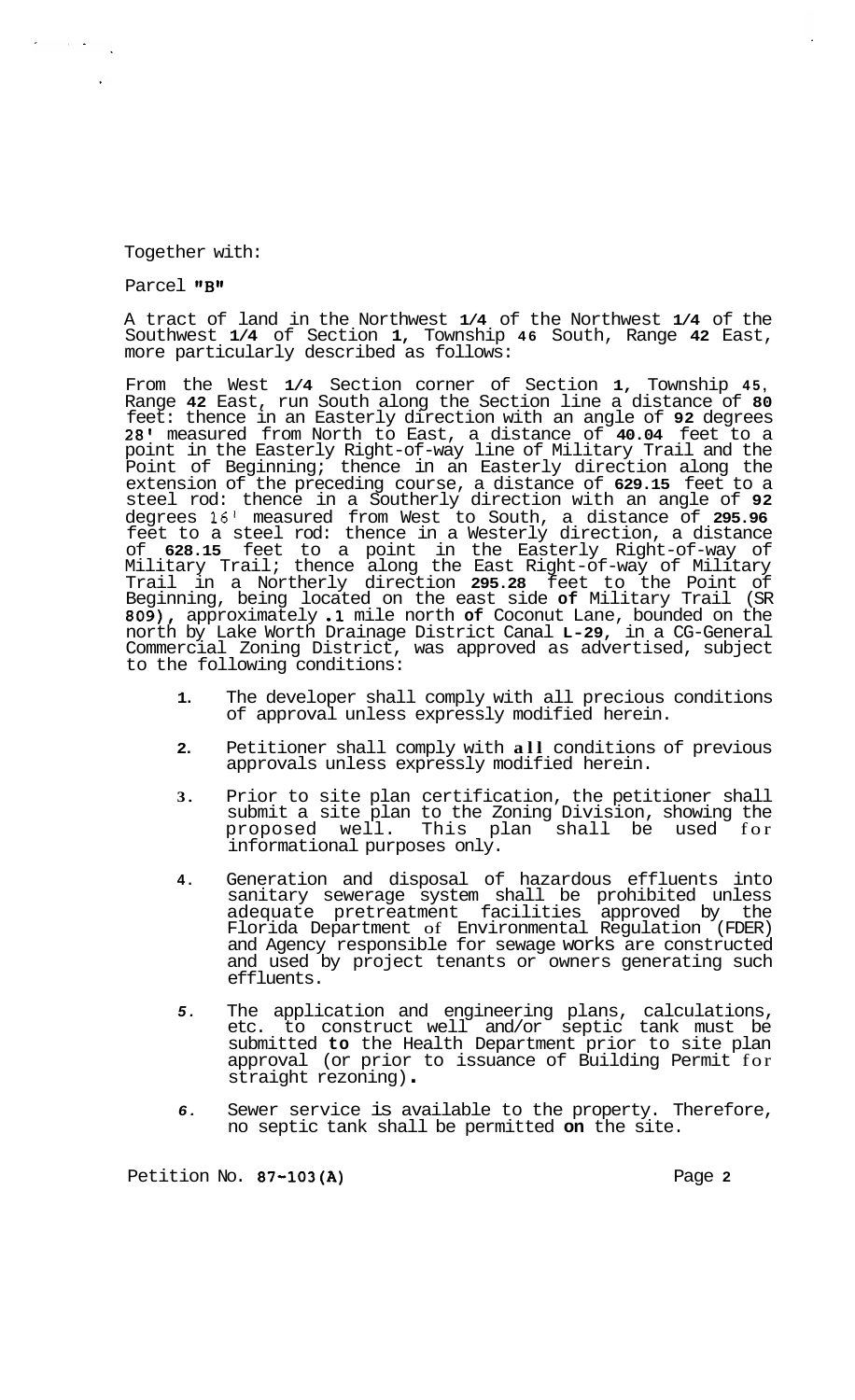- **7. If, at any time, the Maximum Contaminant Level (MCL) is exceeded on any of the test results, hook-up to a public water supply is required within 180 days. Bottled water is to be used in the interim.**
- **8. Condition No. 13 of Zoning Petition No. 87-103, which currently states:** 
	- **@@13. Within 90 days of approval of this project, the property owner shall convey to Palm Beach County by road right-of-way warranty deed for Military Trail, 60 feet from centerline free of all encumbrances and encroachments. Petitioner shall provide Palm Beach County with sufficient documentation acceptable to the Right of Way Acquisition Section to ensure that the property is free of all encumbrances and encroachments.**  Right-of-way conveyances shall also include "Safe **Sight Corners1@ where appropriate at intersections as determined by the County Engineer."**

**Is hereby amended to read as follows:** 

**I1Prior to December 15, 1988 or prior to site plan certification, the petitioner shall convey to palm Beach County by road right-of-way warranty deed for Military Trail, 60 feet from centerline free of all**  encumbrances and encroachments. **provide Palm Beach County with sufficient documentation acceptable to the Right of Way Acquisition Section to ensure that the property is free of all encumbrances and encroachments. Right-of-way conveyances shall also include "Safe Sight Corners1@ where appropriate at intersections as determined by the County Engineer."** 

- **9. Condition No. 22 of Zoning Petition No. 87-103, which currently states:** 
	- **"22. Because water service is available to the property, a well shall not be approved for potable water** use.<sup>"</sup>

**Is hereby deleted.** 

- **10. Water is to be supplied (potable) by a non-community public water system.**
- **11. Failure to comply with the conditions herein may result in the denial or revocation of a building permit; the issuance of a stop work order; the denial of a Certificate of Occupancy on any building or structure; or the denial or revocation of any permit or approval**  for any developer-owner, commercial-owner, lessee, or

**Petition No. 87-103(A)** Page 3

 $\sigma_{\rm{eff}}$  and  $\sigma_{\rm{eff}}$